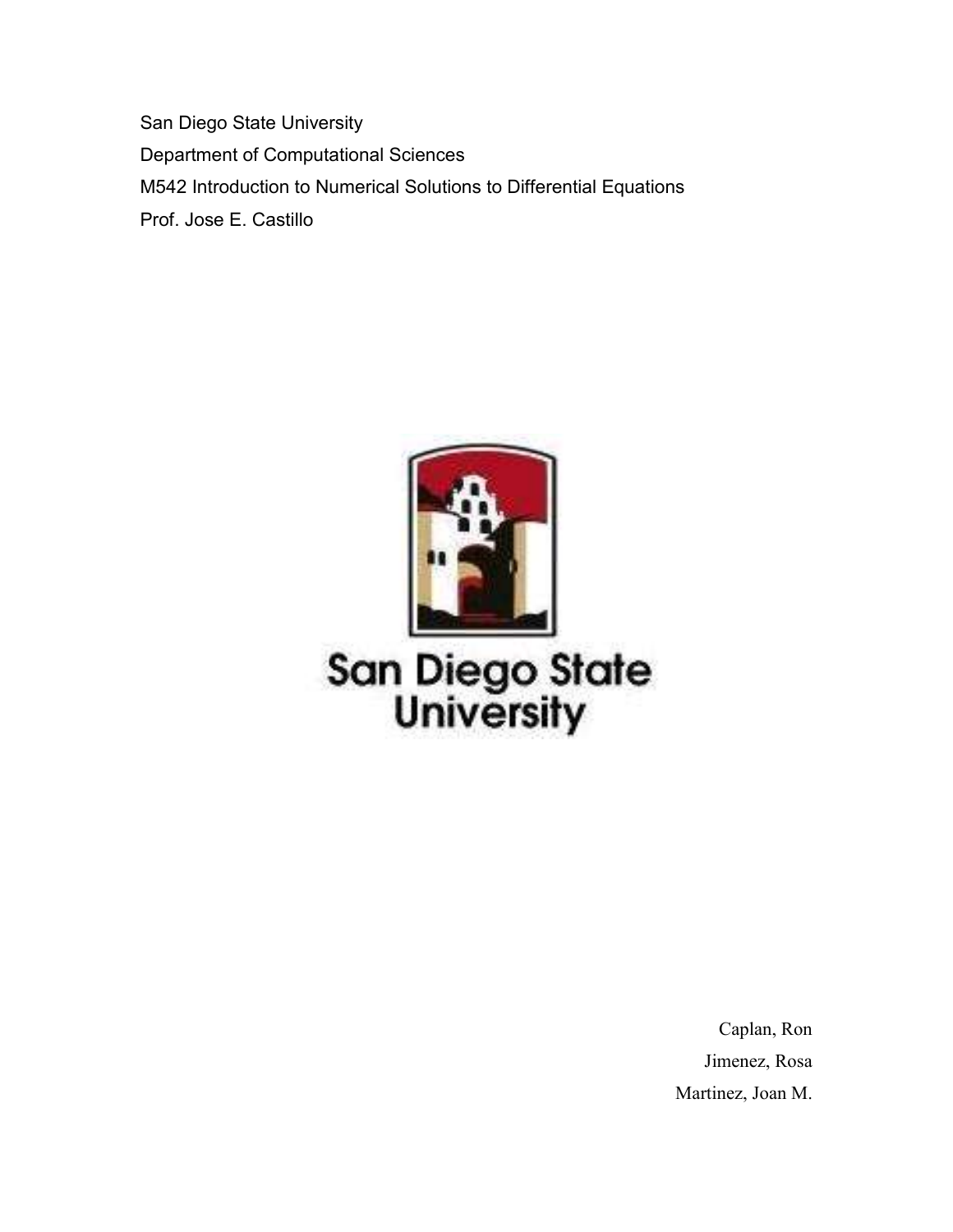## **INTRODUCTION**

In this report, we solve 2 problems using the second order mimetic technique developed by J. Castillo, R. Grone and M. Yasuda [1, 2]. This is a method for constructing mimetic discretizations of the gradient and the divergence operators using a matrix formulation to incorporate mimetic constraints.

Some of the most important characteristics of this technique are:

- The orders of the approximations found at the boundary grid points are equal to the interior grid points.
- The method is conservative. That is the mimetic difference approximations satisfy discrete versions of conservation laws and analogies to Stokes' theorem that are true in the continuum and therefore are more likely to produce physically faithful results.

The report is divided in two main parts:

- Firstly, we solve a one dimensional elliptic problem using mimetic discretizations and compare it with the exact analytical solution. We also calculate the error using both a matrix B and a matrix B' (by using weighted inner products).
- Secondly, we solve a two-dimensional linear wave equation, which is an hyperbolic problem using both the classical finite differences and the mimetic technique.

The explicit form of the systems of equations for the one dimensional case and the two dimensional case as well as the Mat lab codes are found in the appendix of this report.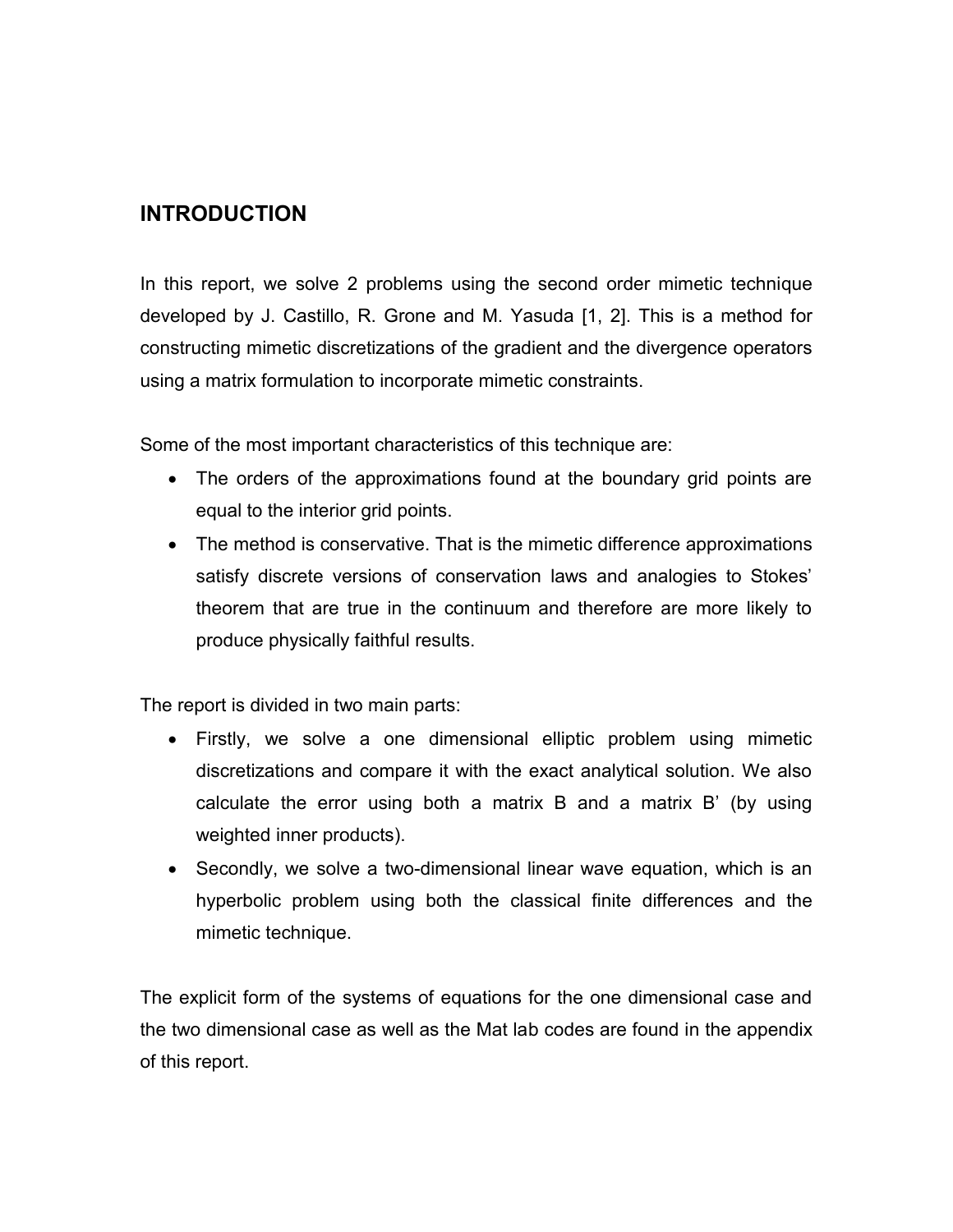### **PRELIMINARES**

#### THE MIMETIC OPERATORS

Mimetic methods, as it was mentioned in the Introduction, are a set of discrete operators DIV, GRAD, CURL that approximate continuum differential operators div, grad, curl, and preserve fundamental properties established in vector calculus.

From the Castillo-Grone 2003 paper we have that the central problem is to find DIV, and GRAD to satisfy a discrete analogue of the divergence theorem:

$$
\int_{\Omega} \text{div}(v) f \, dV + \int_{\Omega} v \cdot \text{grad}(f) \, dV = \int_{\partial \Omega} f \, v \cdot \hat{n} \, dS
$$

Considering the grid shown below:



A collection of values of v and f are defined in a staggered grid and collected in vectors v and f. Operators DIV, and GRAD become matrices D, and G that satisfy

 **< v,f > + <v, G f > = < B v, f >**

The discrete divergence is defined as

$$
(Dv)_{i+\frac{1}{2}} = \frac{v_{i+1} - v_i}{h}
$$
 0 \le i \le N-1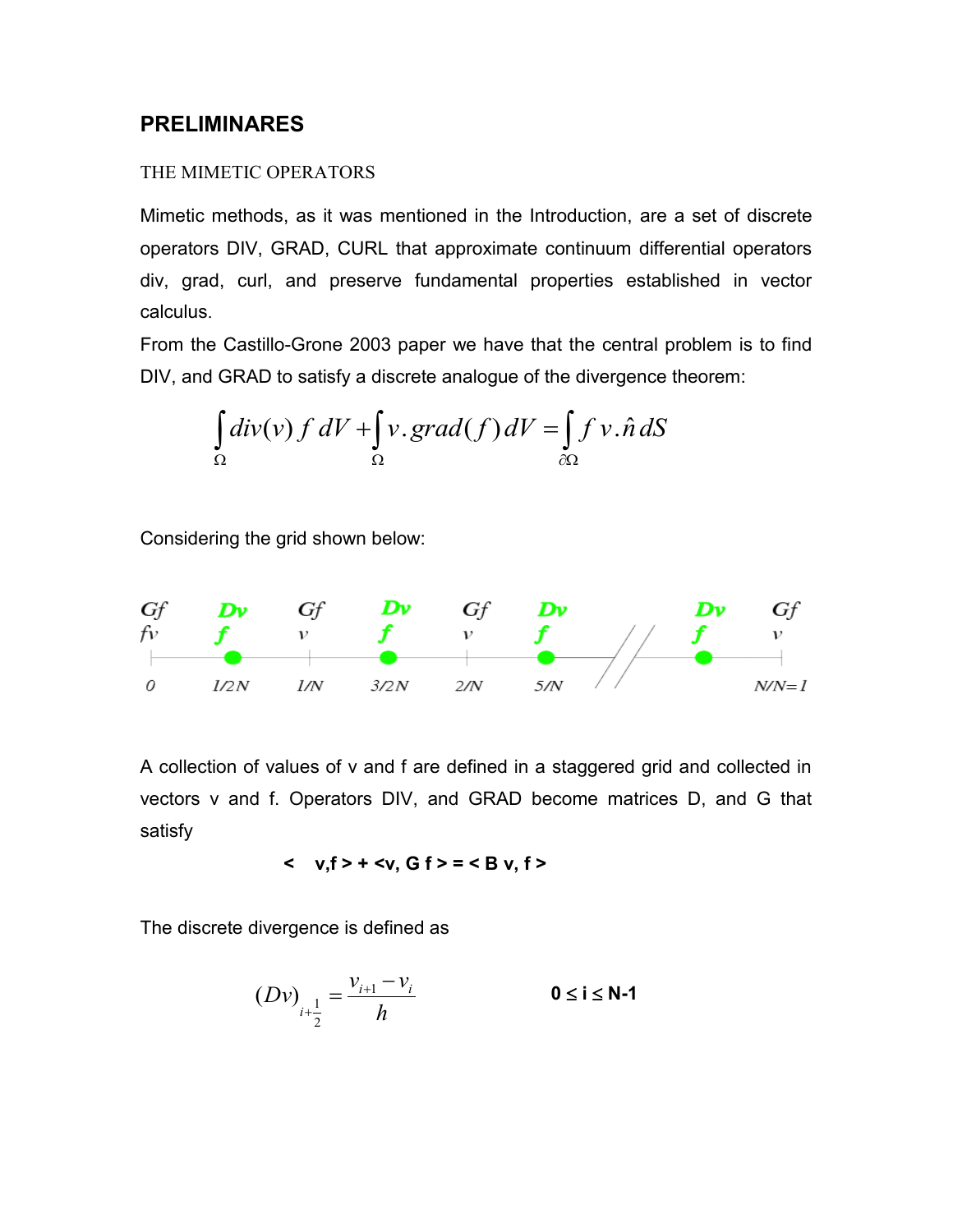$$
\mathsf{h} \mathsf{D} = \begin{bmatrix} -1 & 1 & 0 & \cdots & \cdots & 0 \\ 0 & -1 & 1 & \ddots & \ddots & \vdots \\ \vdots & \ddots & \ddots & \ddots & \ddots & \vdots \\ \vdots & \ddots & \ddots & \ddots & \ddots & \vdots \\ \vdots & \ddots & \ddots & \ddots & -1 & 1 & 0 \\ 0 & \cdots & \cdots & 0 & -1 & 1 \end{bmatrix} \in \mathbb{R}^{N \times (N+1)}
$$

And the discrete gradient as:

$$
(Gf)_i = \frac{f_{i+1/2} - f_{i-1/2}}{h}, \qquad 0 \le i \le N-1
$$
  

$$
\begin{bmatrix} \frac{-8}{3} & 3 & \frac{-1}{3} & 0 & \cdots & 0\\ 0 & -1 & 1 & \ddots & \ddots & \vdots \end{bmatrix}
$$

$$
hG=
$$

$$
\begin{bmatrix}\n\frac{3}{3} & \frac{3}{3} & \frac{3}{3} & \cdots & 0 \\
0 & -1 & 1 & \ddots & \ddots & \vdots \\
0 & \ddots & \ddots & \ddots & \ddots & \vdots \\
\vdots & 0 & 0 & -1 & 1 & 0 \\
0 & \cdots & 0 & \frac{1}{3} & -3 & \frac{8}{3}\n\end{bmatrix} \in R^{(N+1)\times(N+2)}
$$

The discrete Laplacian is:

$$
L=\hat{D}G
$$

$$
where \hat{D} = \begin{bmatrix} 0 \\ D \\ 0 \end{bmatrix} \in R^{(N+2)\times(N+2)} \quad \text{and} \quad A = \begin{bmatrix} 1 & \cdots & 0 \\ \vdots & \cdots & \vdots \\ 0 & \cdots & 1 \end{bmatrix} \in R^{(N+2)\times(N+2)}
$$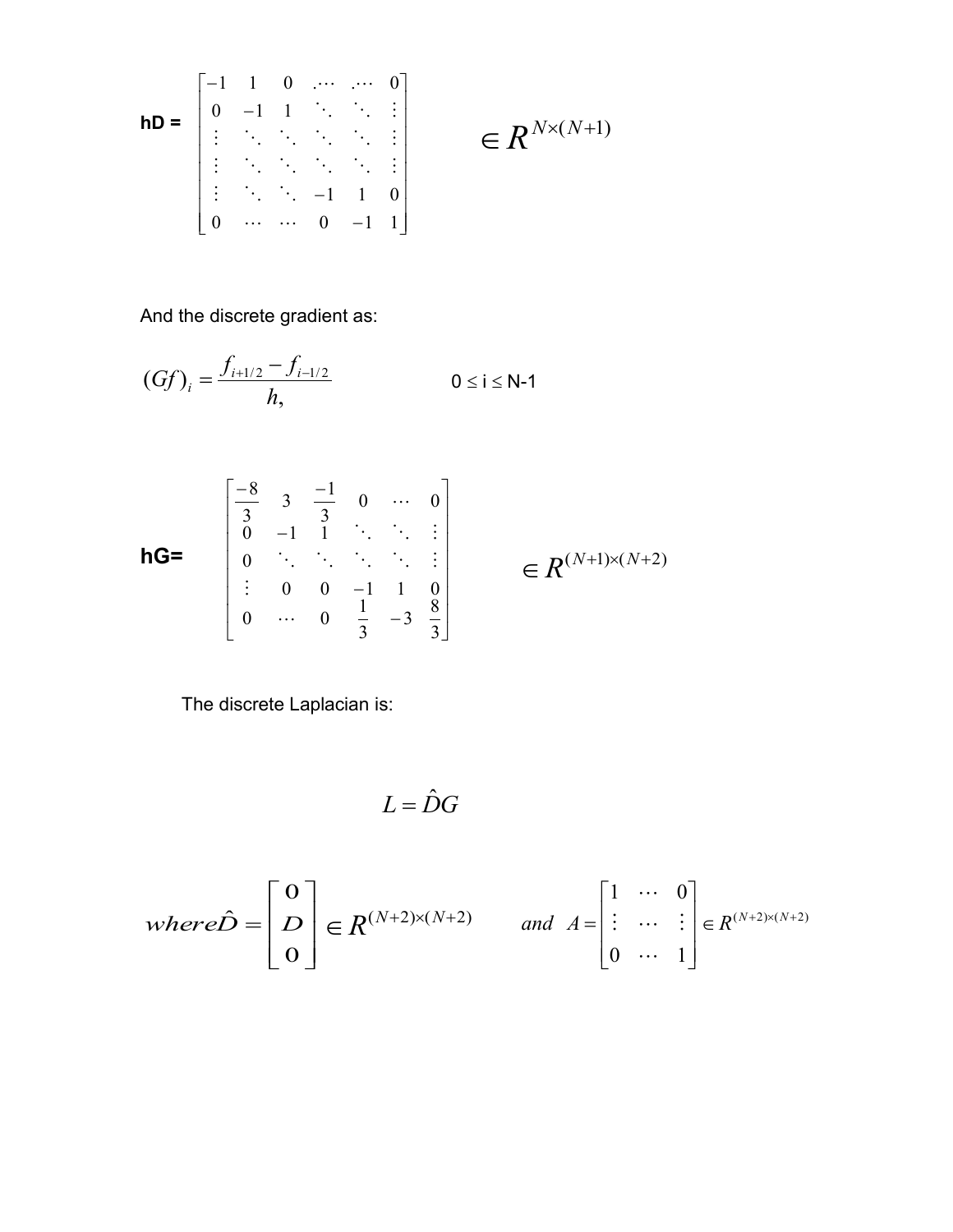Castillo and Grone (2003) introduced matrix B to write the discrete identity using standard inner products,

$$
<
$$
D v,f> +  = 

$$
\mathbf{B} = \begin{bmatrix} -1 & 0 & \dots & \dots & 0 \\ 0 & 0 & \dots & \dots & \vdots \\ \vdots & \dots & \dots & \dots & \vdots \\ \vdots & \dots & \dots & 0 & 0 \\ 0 & \dots & \dots & 0 & 1 \end{bmatrix}
$$

Therefore: 
$$
B = D + G^T
$$

In addition, they proposed matrix *B*' by using weighted inner products,

$$
\left\langle \hat{D}v, f_{cb} \right\rangle_{Q} + \left\langle G^{T}v, f_{cb} \right\rangle_{P} = \left\langle B'v, f_{cb} \right\rangle
$$

Where  $Q \in K^{(1,1,2),(1,1,2)}$  and  $P \in K^{(1,1,1),(1,1,1)}$  are positive definite matrices consistently built. In this case,  $R^{(N+2)\times(N+2)}$  and  $P \in R^{(N+1)\times(N+1)}$ 

$$
B'=D+(PG)^T
$$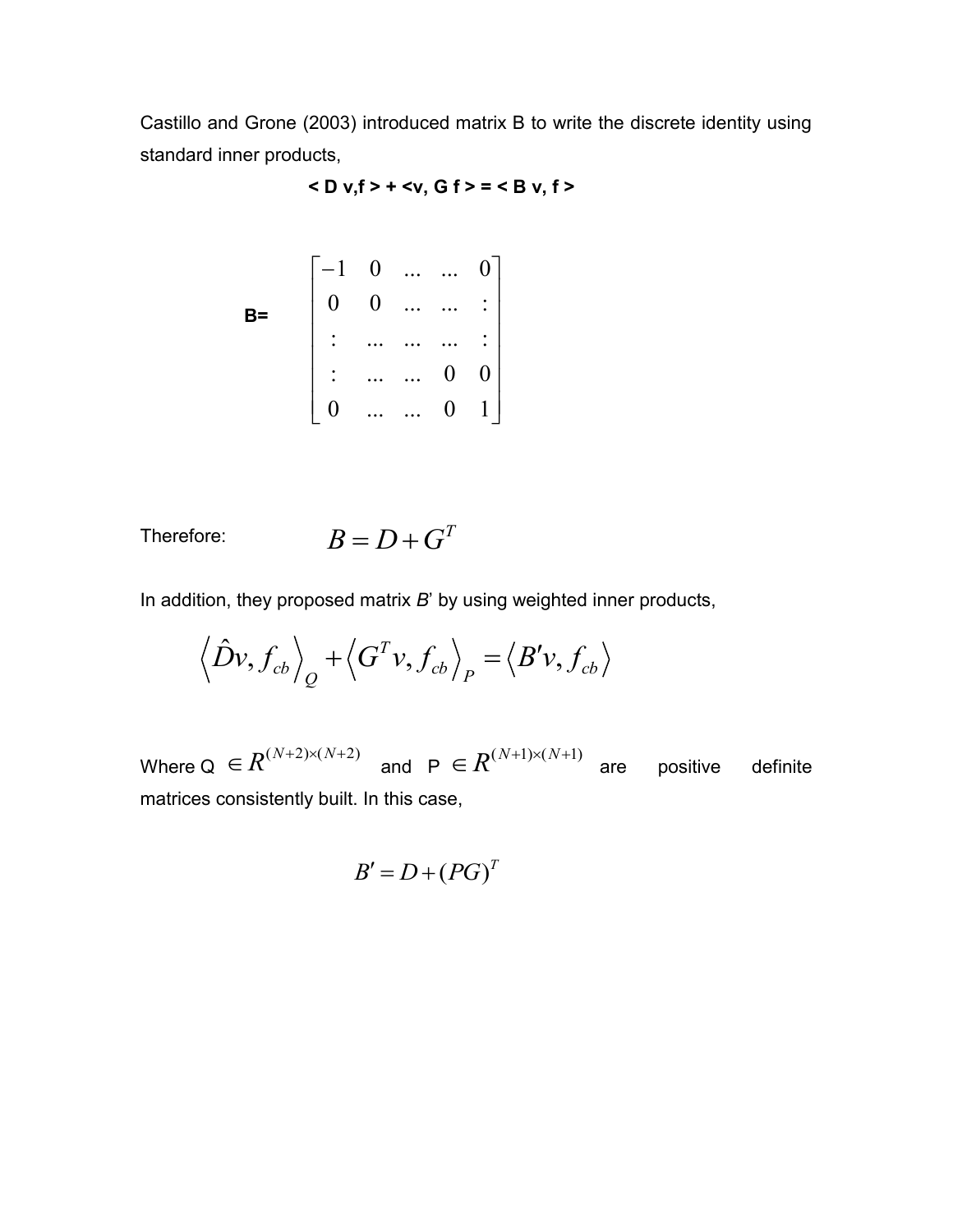## **CASE OF STUDY 1D**

In this first case we solve a one dimensional elliptic problem using a uniform staggered grid and a second order mimetic discretizations method. For this case we use Robin boundary conditions, and we calculate 2 approximations one using the matrix B and another using the matrix B', and compare them.

Case 1:

Case 1:  
Let, 
$$
F(x) = \frac{-\lambda e^{\lambda x}}{e^{\lambda} - 1}
$$

The elliptic partial differential equation is:

 $-\nabla^2 u(x) = F(x)$  On [0, 1]

Robin boundary conditions:

$$
\alpha f(0) - \beta f'(0) = -1 \qquad \alpha = -e^{\lambda}
$$
  
\n
$$
\alpha f(1) + \beta f'(1) = 0 \qquad \beta = \frac{(e^{\lambda} - 1)}{\lambda}
$$

And  $\lambda$ = -1

The exact solution to this problem is:

$$
u(x) = \frac{e^{\lambda x} - 1}{e^{\lambda} - 1}
$$

The discretization process leads to these 2 systems of linear equations:

$$
(\alpha A + \beta BG + L)\widetilde{u} = f \tag{1}
$$

$$
(\alpha A + \beta B' G + L)\widetilde{u} = f \tag{2}
$$

Where f is:

$$
f = (-1, F(x_1), F(x_3), \dots, F(x_{n-\frac{1}{2}}), 0)^T
$$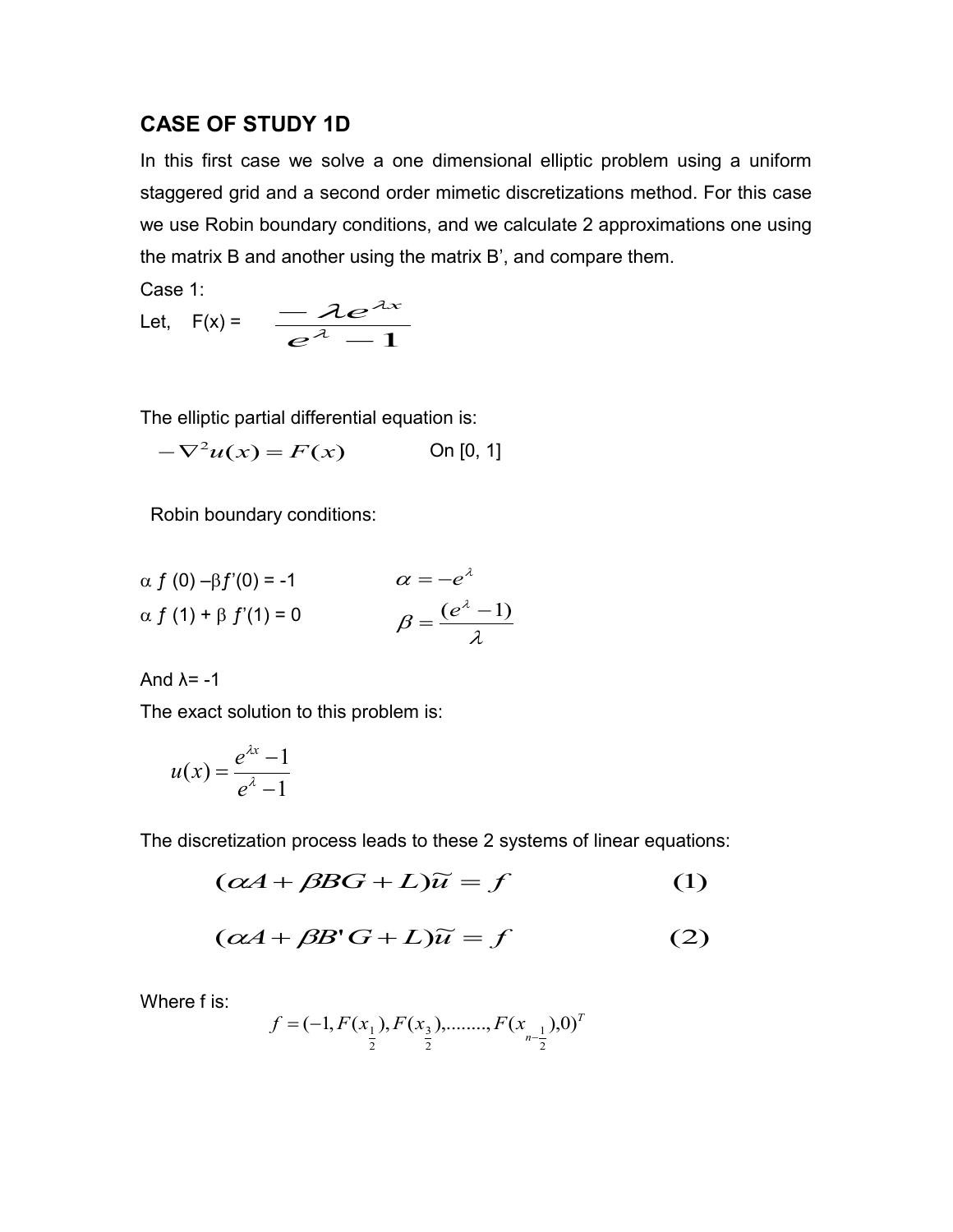# **NUMERICAL RESULTS 1-D CASE**

In the table 1 we show the truncation error for both approximations and in table 2 we show the order of convergence for the mimetic method using B and B'.

**Table 1**

1-D TRUNCATION ERROR

$$
E_h = \left(\sum_{i=1}^{N-1} (\widetilde{u} - u)^2 * h\right)^{1/2}
$$

| h    | Error using B | Error using B' |
|------|---------------|----------------|
| 0.20 | 1.717800E-03  | 1.569700E-03   |
| 0.10 | 3.899200E-04  | 3.494100E-04   |
| 0.05 | 9.084900E-05  | 8.365000E-05   |

## **Table 2**

ORDER OF CONVERGENCE (q)

Numerical estimation of q: q=log2 (E (h)/E (h/2))

| h    | q using B | q using B' |
|------|-----------|------------|
| 0.20 | ***       | ***        |
| 0.10 | 2.139312  | 2.167496   |
| 0.05 | 2.101636  | 2.062483   |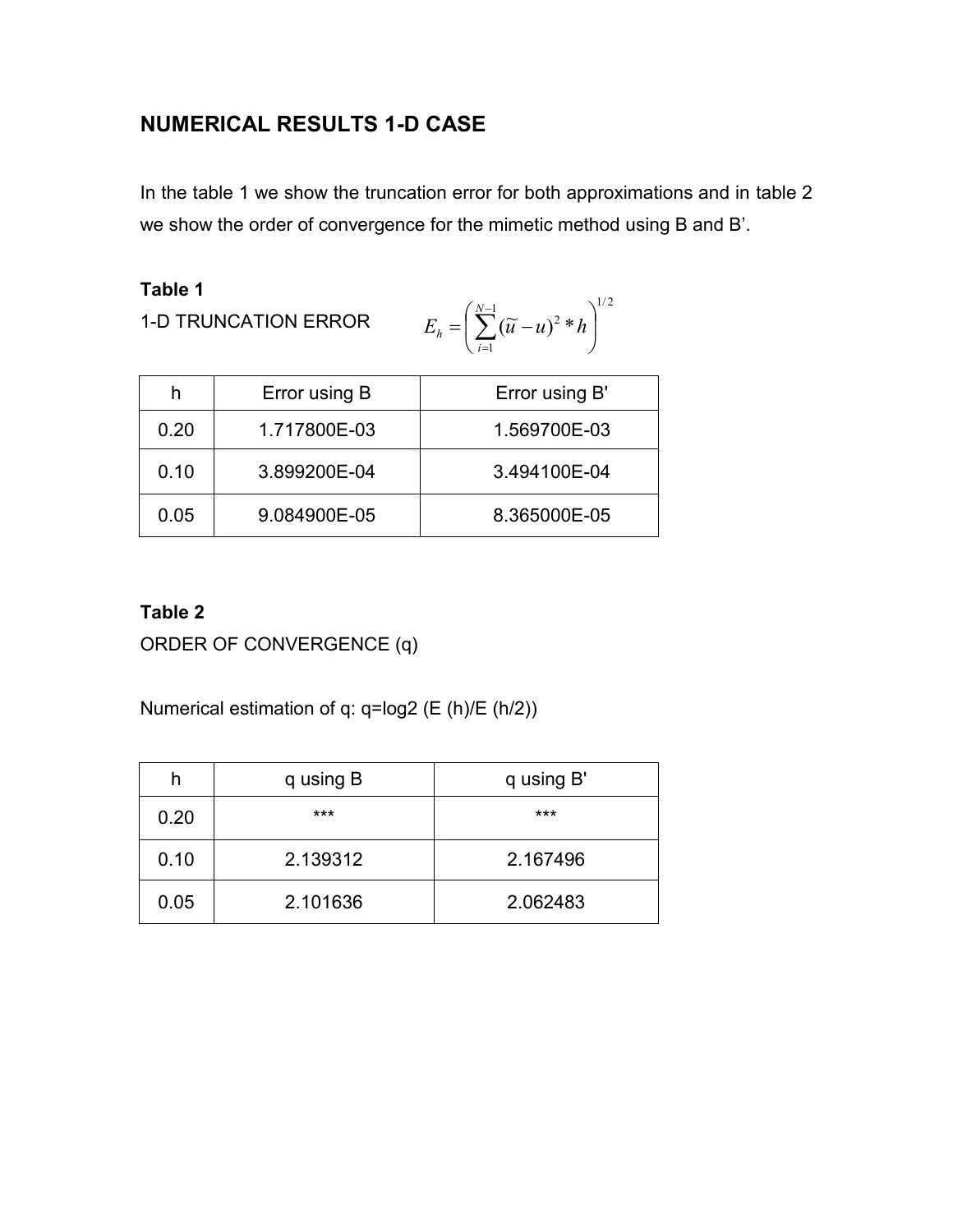## **CASE OF STUDY 2D**

In the second case we solve a 2-dimensional linear wave equation using a nodal grid and finite differences and using a uniform staggered grid and a second order mimetic discretizations method and compare them to the exact solution (two dimensional plane wave solution).

#### **BACKGROUND OF THE PROBLEM**

The wave equation is an important partial differential equation which generally describes all kinds of waves, such as sound waves, light waves and water waves. It arises in many different fields, such as acoustics, electromagnetism, and fluid dynamics. Variations of the wave equation are also found in quantum mechanics and general relativity.

The general form of the wave equation for a scalar quantity u is:

$$
\frac{\partial^2 u}{\partial t^2} = c^2 \nabla^2 u
$$

Where **c** is usually a fixed constant that represents the speed of the wave's propagation.

The basic wave equation is a linear differential equation which means that the amplitude of two waves interacting is simply the sum of the waves.

The one-dimensional form can be derived from considering a flexible string, stretched between two points on a x-axis. It is

$$
\frac{\partial^2 u}{\partial t^2} = c^2 \frac{\partial^2 u}{\partial x^2}
$$

In two dimensions, expanding the Laplacian gives:

$$
\frac{\partial^2 u}{\partial t^2} = c^2 \left( \frac{\partial^2 u}{\partial x^2} + \frac{\partial^2 u}{\partial y^2} \right)
$$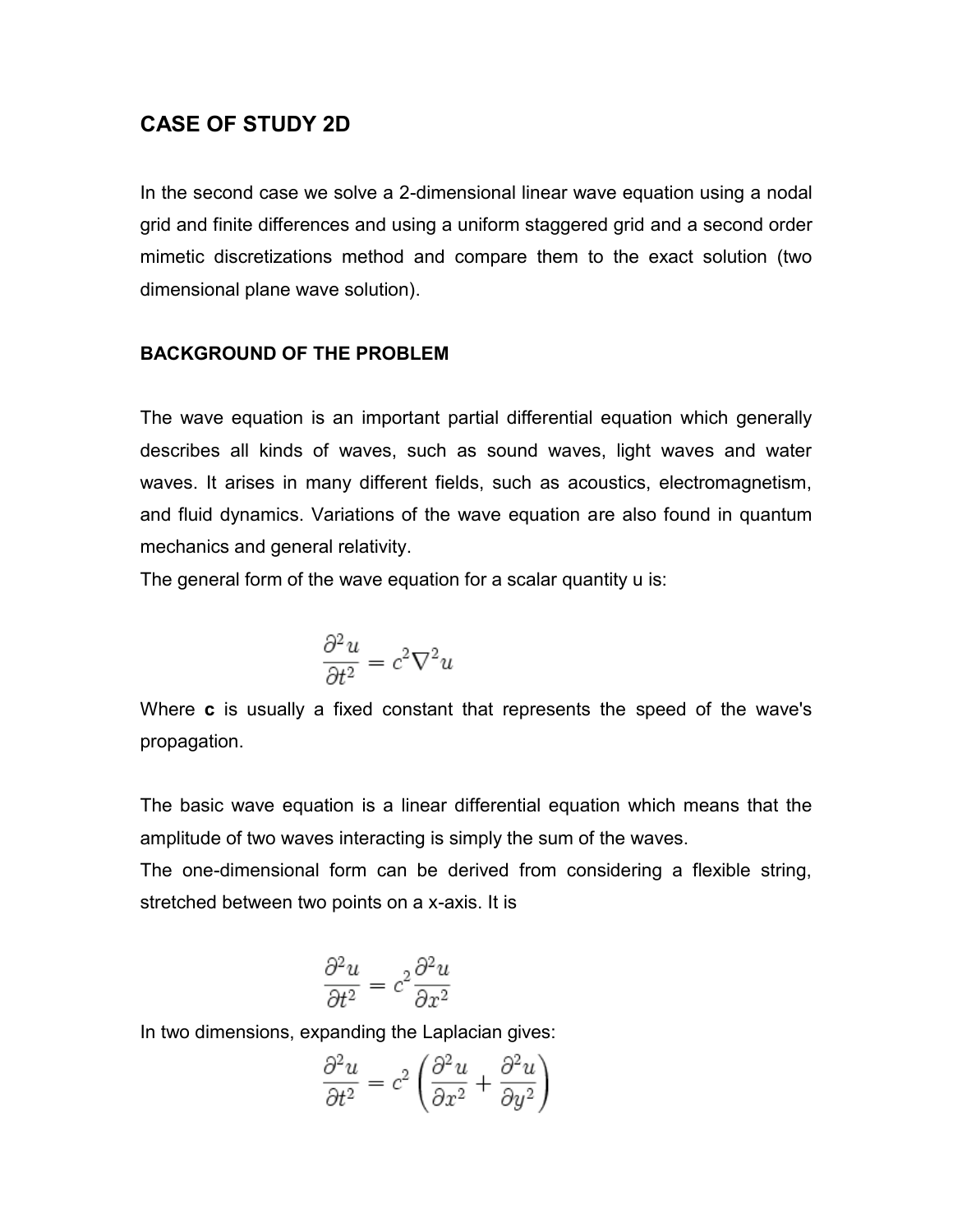#### **NUMERICAL SOLUTION**

Case 2:

The problem to be solve is

$$
p_{tt}=c^2(p_{xx}+p_{yy})
$$

Where  $c = 2500$  m/s and a source point (Gaussian function) define by  $s(t) = exp(-t)$  $200^*$  (t-0.2)^2) located at the center of the grid.

It was solved using both the mimetic scheme and a 2nd order accurate in time and space finite difference scheme, with the respective space and time steps: dx  $=$  dy  $=$  50 m, dt  $=$  0.005 sec, and nt  $=$  400 iterations (2 sec). The grid size is 50 km x 50 km.

$$
\frac{p_i^{n+1}-2p_i^{n}+p_i^{n-1}}{dt^2}=c^2(\frac{p_{i+1}^{n}-2p_i^{n}+p_{i-1}^{n}}{dx^2})
$$

Initial conditions:  $p(0, x) = 0$ ,  $p_t(0, x) = 0$ 

Rigid Boundary conditions (Dirichlet conditions):  $p(t, 0) = 0$ ,  $p(t, 50) = 0$ .

It is important to mention that depending upon the problem different boundary conditions can be used on the edges; approximate-radiation conditions (for simulating an infinite medium), stress free conditions (also known as Neumann condition or free-surface), or zero-velocity conditions equivalent to zerodisplacement conditions (Dirichlet condition or rigid surface). For the ease in the studied case we use, as mention before, rigid boundary conditions.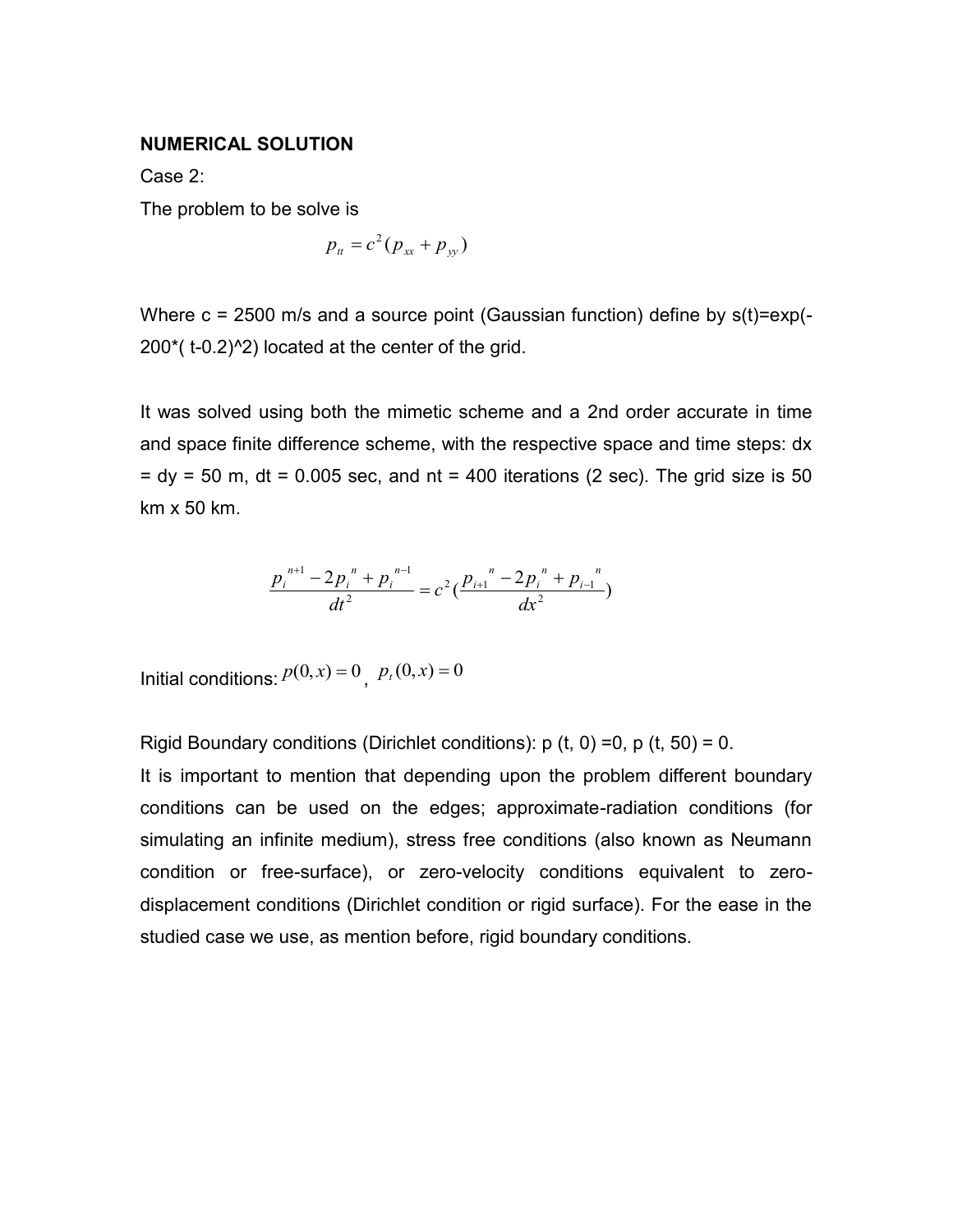## **RESULTS**



**Figure 1-8:** Evolution in time of the wave propagation.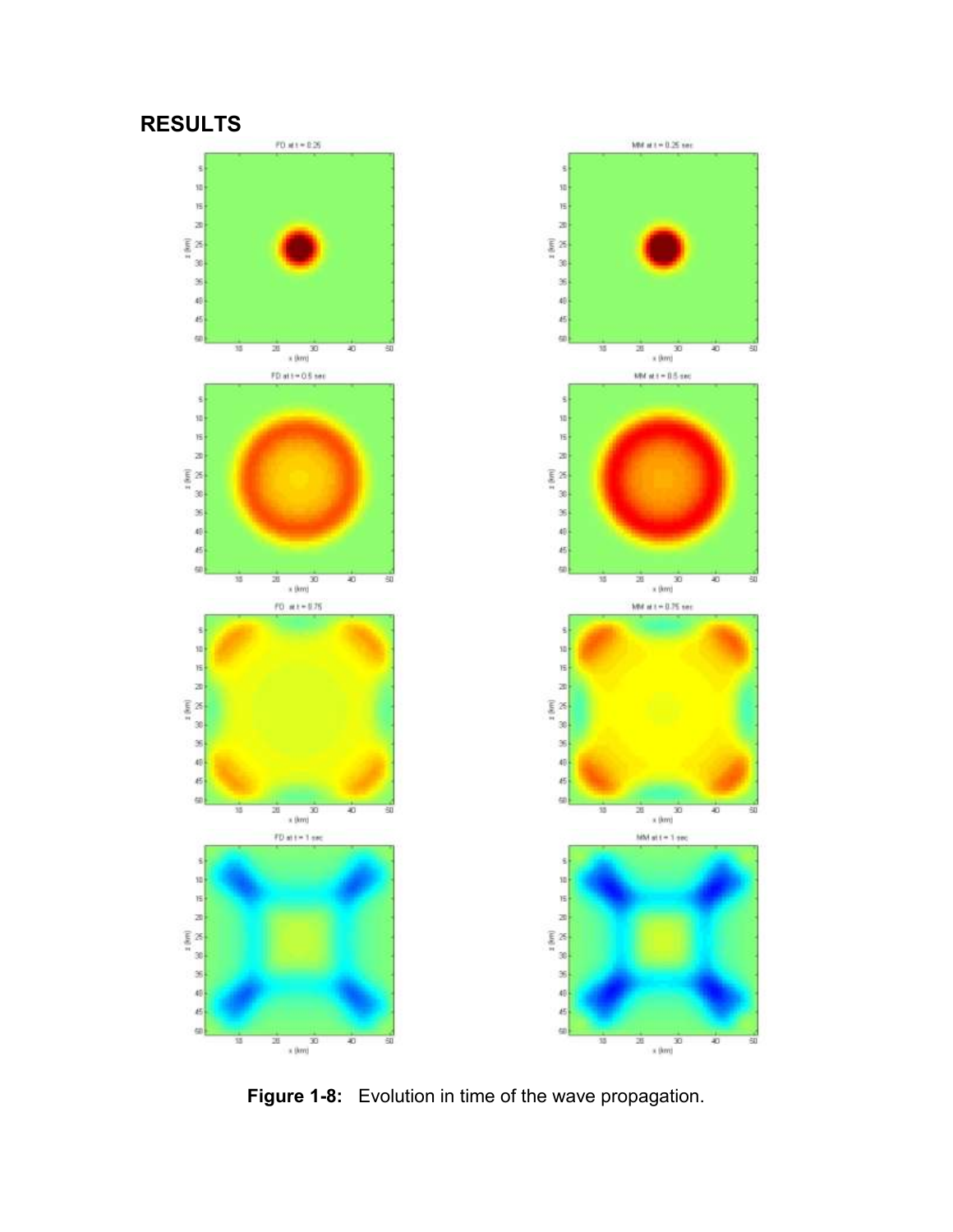

 **Figure 9-14 Time evolution of the wave propagation**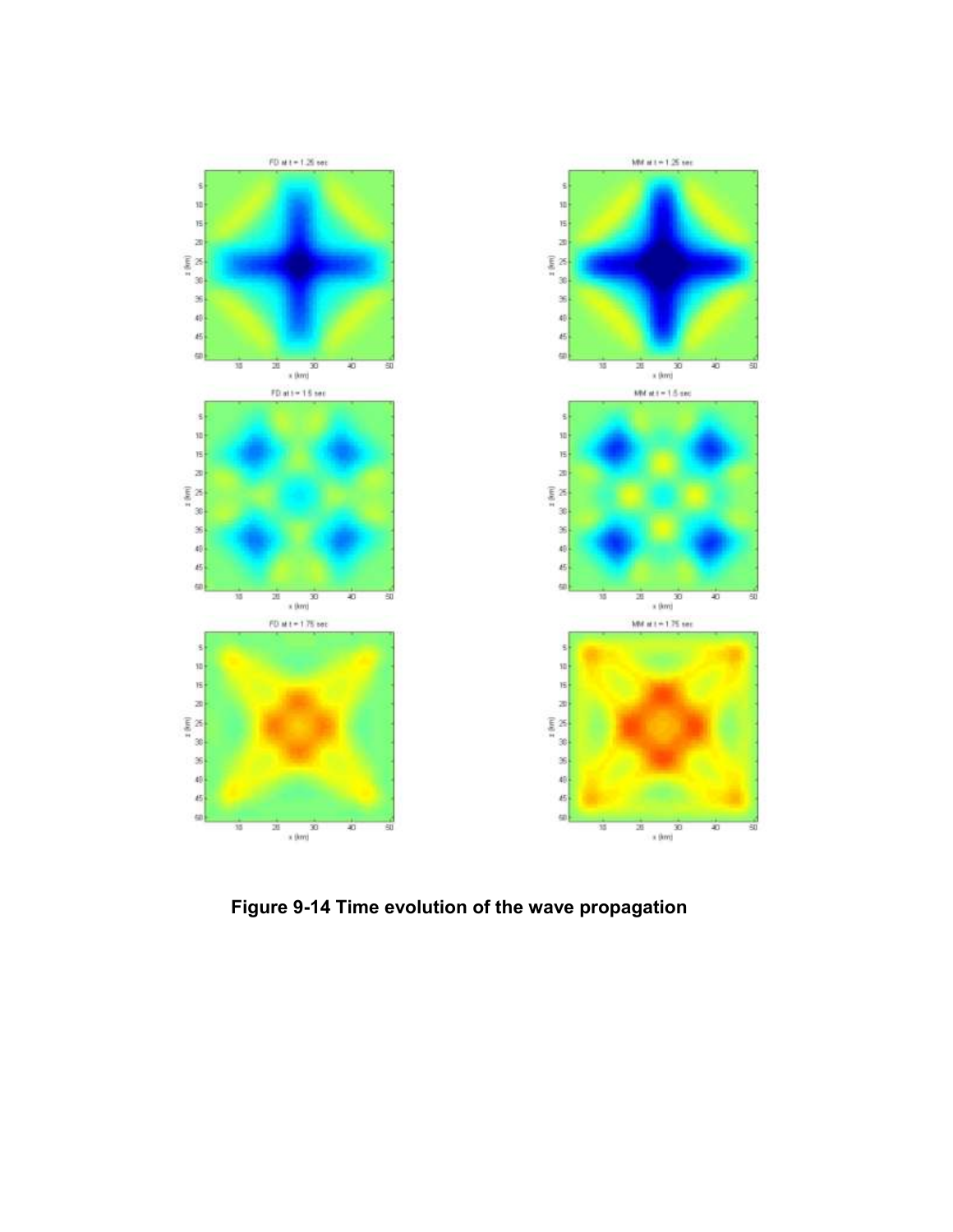

**Figures 15-16: Seismograms obtained from both methods in (x, z) = (45,25**).

The previous results show a comparison between a method with mimetic operators and a standard finite difference scheme, well established and proved for seismic applications (Matlab code by Olsen K.).

In Figures 1-14 we show the time evolution of the wave in a two-dimensional space and in Figures 15-16 represent seismograms that show that evolution in a specific location.

Unfortunately, we couldn't find an exact solution to compare these two approximations.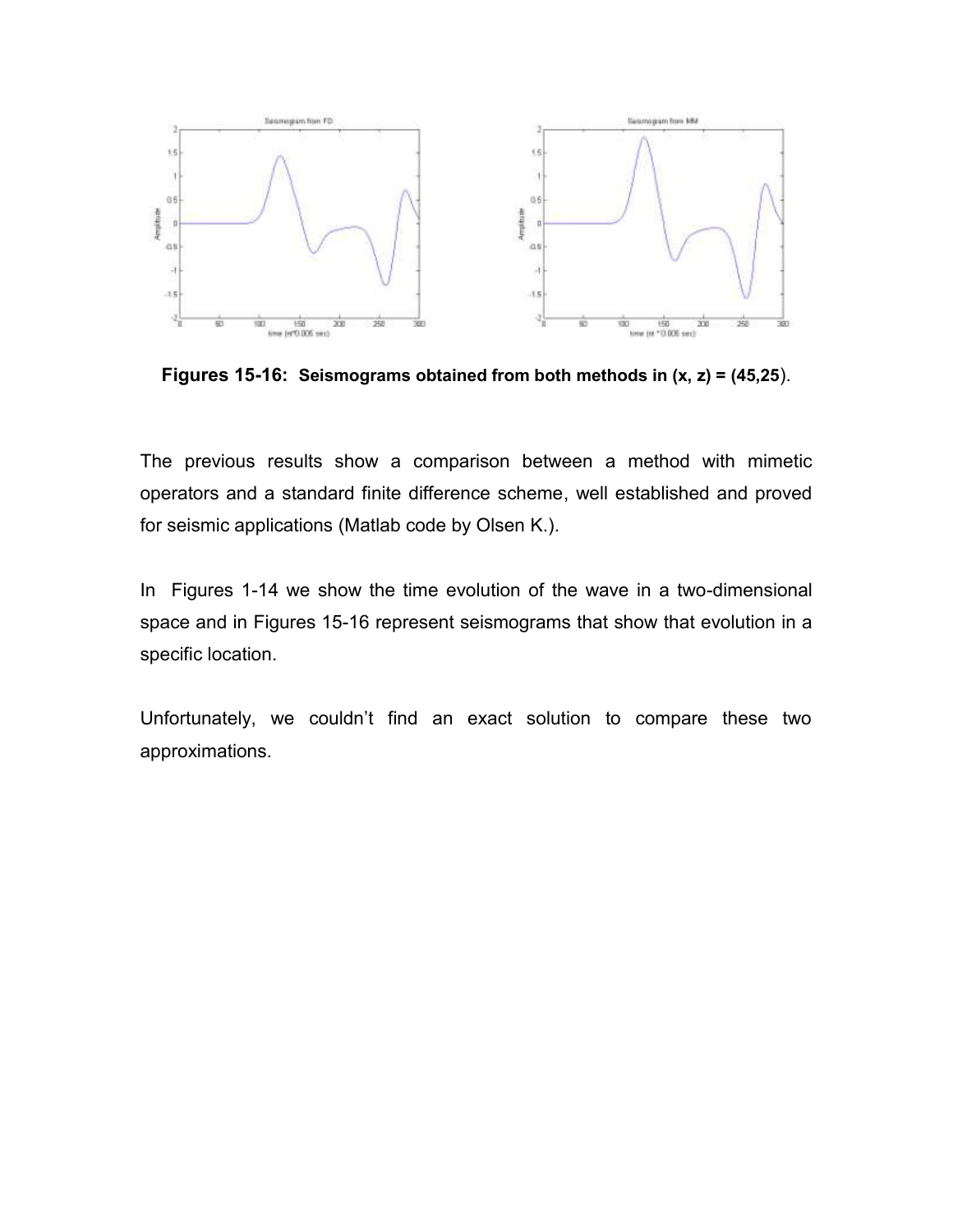# **CONCLUSION**

In this report we present the results of the application of mimetic discretizations in a 1D case for an elliptic problem and show that the mimetic operators improve significantly the performance of the simulation.

We show in the 1D case that the mimetic discretization method is as simple to implement as the standard finite differences. However, the mimetic scheme has a major advantage because is conservative, and do not use any numeric artifice such as ghost points. Moreover, the mimetic scheme is second order on both the boundary and the interior points whereas in the standard FD we drop an order of magnitude in the boundaries.

We also show that the use of the matrix B' (with weighted inner products) improves the order of convergence.

For the second case we solve a two-dimensional linear wave equation with a Gaussian source point, in a square domain considering initial conditions equal zero and rigid boundary conditions. The problem was solved using a nodal grid and standard finite differences, and a staggered grid and mimetic discretization method.

Unfortunately, we were not able to find a exact solution for this problem therefore we could not show the order of convergence and accuracy of both methods.